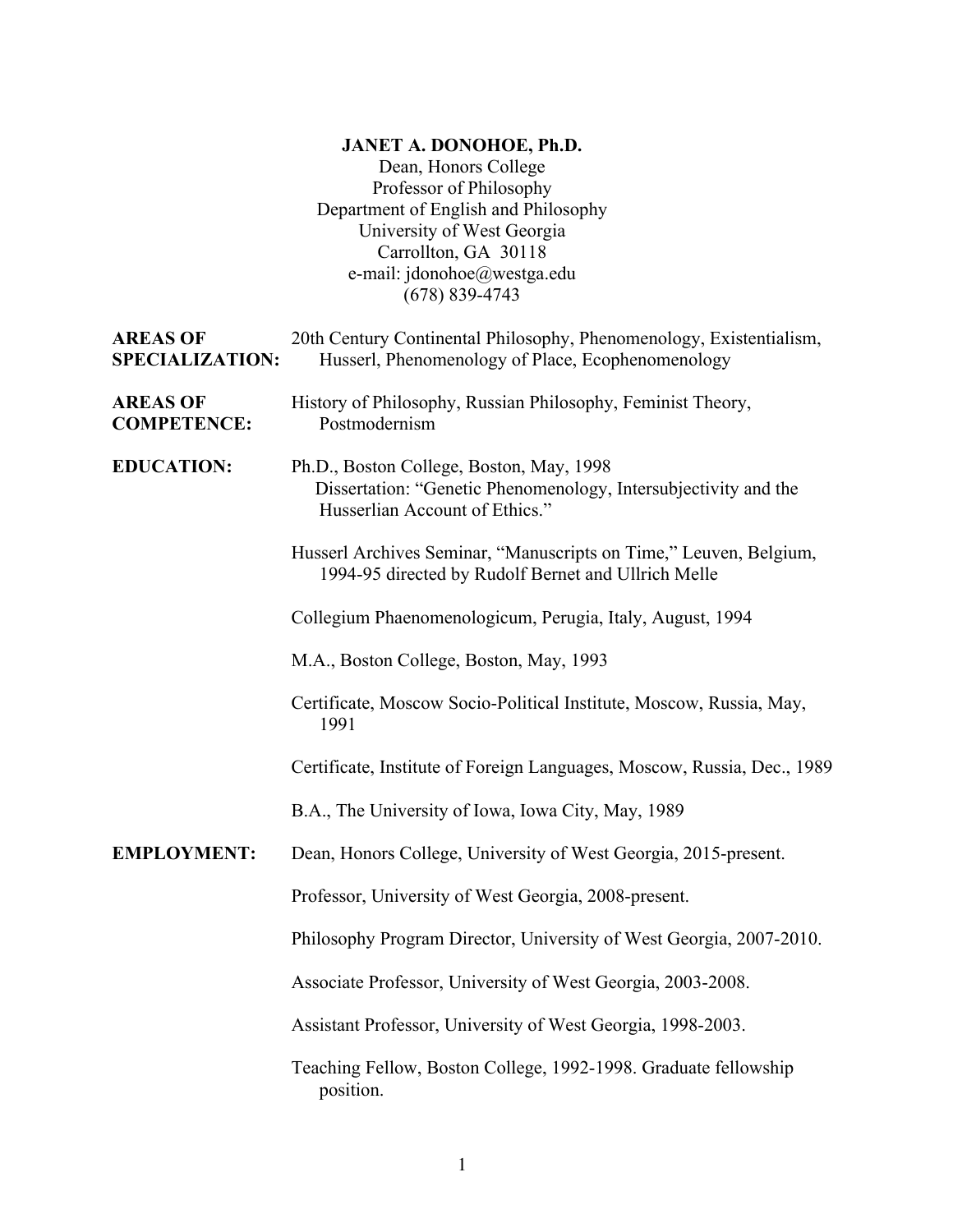| <b>PUBLICATIONS:</b><br><b>Books:</b> | Place and Phenomenology, edited by Janet Donohoe. London: Rowman<br>& Littlefield International, January 2017.                                                                                                   |
|---------------------------------------|------------------------------------------------------------------------------------------------------------------------------------------------------------------------------------------------------------------|
|                                       | Remembering Places: A Phenomenology investigation of the<br><i>relationship between memory and place.</i> Lanham, MD: Lexington<br>Books, July 2014.                                                             |
|                                       | Husserl on Ethics and Intersubjectivity: From Static to Genetic<br>Phenomenology. Humanity Books Contemporary Studies in<br>Philosophy and the Human Sciences series. Prometheus Books. July<br>2004.            |
| <b>Chapters:</b>                      | "Water and Place" in The Phenomenology of Water: Toward a new<br>Policy Paradigm, edited by Ingrid Stefanovic, Toronto: Toronto<br>University Press, forthcoming 2019.                                           |
|                                       | "Cities Remade: On Deciding the Fate of Building in the City" in<br>Philosophy and the City, edited by Keith Jacobs and Jeff Malpas,<br>London: Rowman & Littlefield, International, April 2019.                 |
|                                       | "Genetic Phenomenology and the Indeterminacy of Racism" invited<br>chapter in The Significance of Indeterminacy for Philosophical<br>Inquiry, edited by Greg Moss and Robert H. Scott, Routledge Press,<br>2018. |
|                                       | "Edmund Husserl, Hannah Arendt, and a Phenomenology of Nature" in<br>Phenomenology and the Primacy of the Political, edited by Pavlos<br>Kontos and Véronique Fotí, Dordrecht: Springer, 2017.                   |
|                                       | "Introduction" in Place and Phenomenology, edited by Janet Donohoe,<br>London: Rowman & Littlefield International, 2017.                                                                                         |
|                                       | "Genetic Phenomenology and the Erasure of Place" in <i>Place and</i><br>Phenomenology, edited by Janet Donohoe, London: Rowman &<br>Littlefield, International, January 2017.                                    |
|                                       | "On a Hermeneutics of the Environment" in <i>Hermeneutics</i> , <i>Place</i> , and<br>Space, edited by Bruce Janz, Dordrecht: Springer, winter 2017.                                                             |
|                                       | "Hannah Arendt and the Ideological Character of Monuments" in<br>Phenomenology and the Political, edited by Geoff Pfeifer and S.<br>West Gurley, Rowman & Littlefield, October 2016.                             |
|                                       | "Towards a Phenomenology of Nature" in Nature and Experience:<br>Phenomenology and the Environment, edited by Bryan Bannon,<br>Rowman & Littlefield, April 2016.                                                 |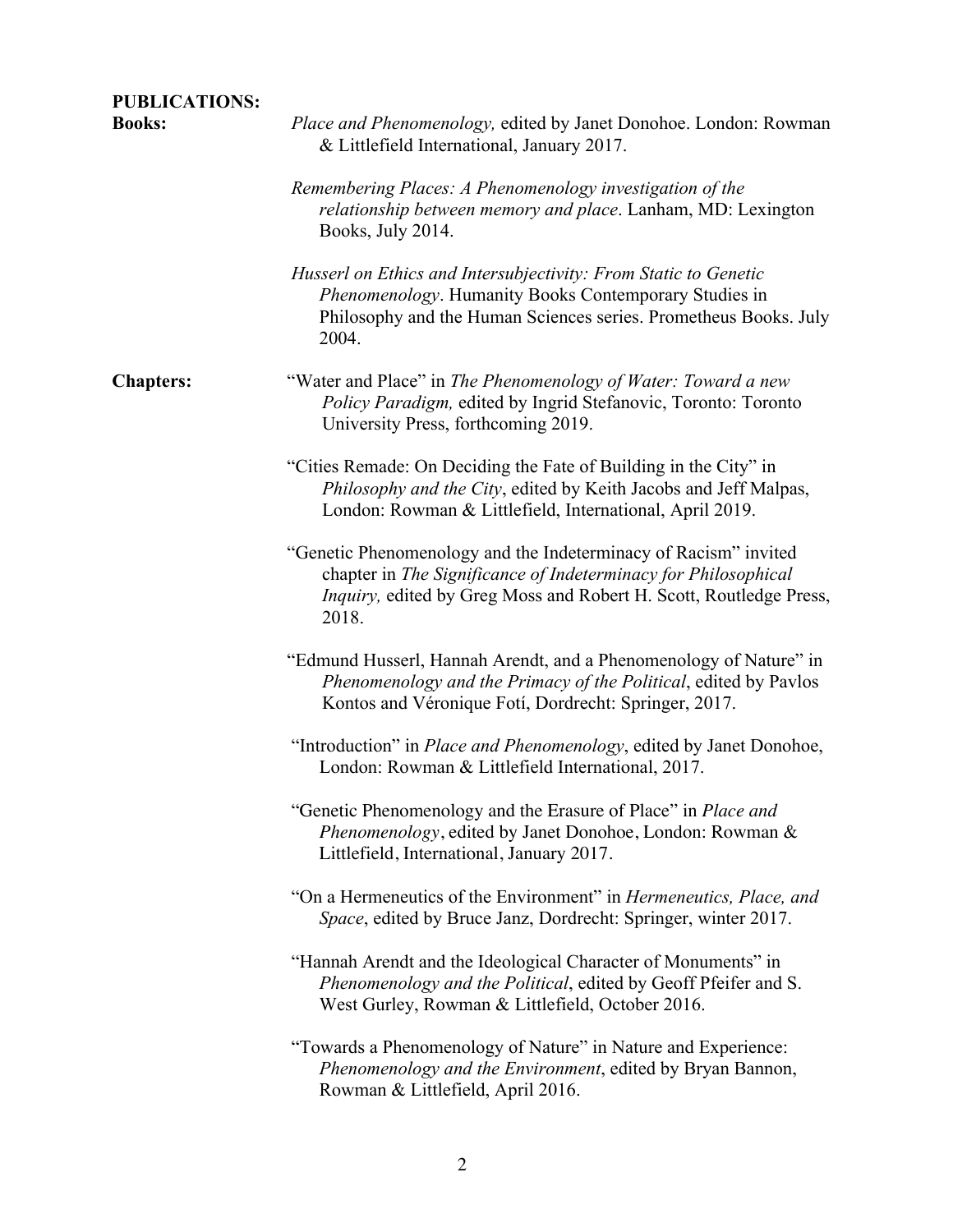|                  | "The Betweenness of Monuments" in Interpreting Nature: The<br><b>Emerging Field of Environmental Hermeneutics, New York:</b><br>Fordham University Press, October 2013, pp. 264-280.                                                                                                                       |
|------------------|------------------------------------------------------------------------------------------------------------------------------------------------------------------------------------------------------------------------------------------------------------------------------------------------------------|
|                  | "Coming Home and Places of Mourning" in Resisting the Place of<br>Belonging: Uncanny Homecomings in Religion, Narrative and the<br>Arts, ed. Daniel Boscaljon, Surrey: Ashgate Publishing, 2013, pp.<br>171-180.                                                                                           |
|                  | "Husserl and the Responsibility and Sacrifice of Derrida" in<br><i>Phenomenology and Ethics, Lexington Press, Spring 2012 (reprinted phenomenology and Ethics, Lexington Press, Spring 2012 (reprinted phenomenology and Ethics, Lexington Press, Spring 2012 (reprinted members)</i><br>from $RJPP$ 2006) |
|                  | "The Phenomenological Shift of Parenthood" in Phenomenology and<br><i>Ethics</i> , Lexington Press, Spring 2012.                                                                                                                                                                                           |
| <b>Articles:</b> | "On a Hermeneutics of the Body" in <i>Philosophy in the Contemporary</i><br>World, Vol. 24, winter 2018.                                                                                                                                                                                                   |
|                  | "Can there be a Phenomenology of Nature?" in <i>Environmental and</i><br>Architectural Phenomenology, Vol. 25(1), fall 2014.                                                                                                                                                                               |
|                  | "The Place of Home" in Environmental and Architectural<br><i>Phenomenology</i> , Vol. 23(2), spring 2012. (reprinted from EP, 2011)                                                                                                                                                                        |
|                  | "The Place of Home" in <i>Environmental Philosophy</i> , Volume 8(1),<br>Spring 2011, pp. 25-40.                                                                                                                                                                                                           |
|                  | "The Vocation of Motherhood: Husserl and Feminist Ethics" in<br>Continental Philosophy Review, vol. 43(1). April 2010.                                                                                                                                                                                     |
|                  | "Where Were you When?: On the Relationship Between Individual and<br>Collective Memory" in Philosophy in the Contemporary World, vol.<br>16(1), spring 2009, pp. 105-113.                                                                                                                                  |
|                  | "The Place of Tradition: Heidegger and Benjamin on Technology and<br>Art" in The Journal of the British Society for Phenomenology, Vol<br>39(3), October 2008, pp. 260-274.                                                                                                                                |
|                  | Book Review of Women's Liberation and the Sublime: Feminism,<br>Postmodernism, Environment. Author, Bonnie Mann.<br>Environmental Philosophy, Vol. 4(1&2), October 2007.                                                                                                                                   |
|                  | "Husserl and the Responsibility and Sacrifice of Derrida" in Review<br>Journal for Political Philosophy, December 2006. Invited article.                                                                                                                                                                   |
|                  | "Rushing to Memorialize" in Philosophy in the Contemporary World,<br>Vol. 13, Spring 2006, pp. 6-12.                                                                                                                                                                                                       |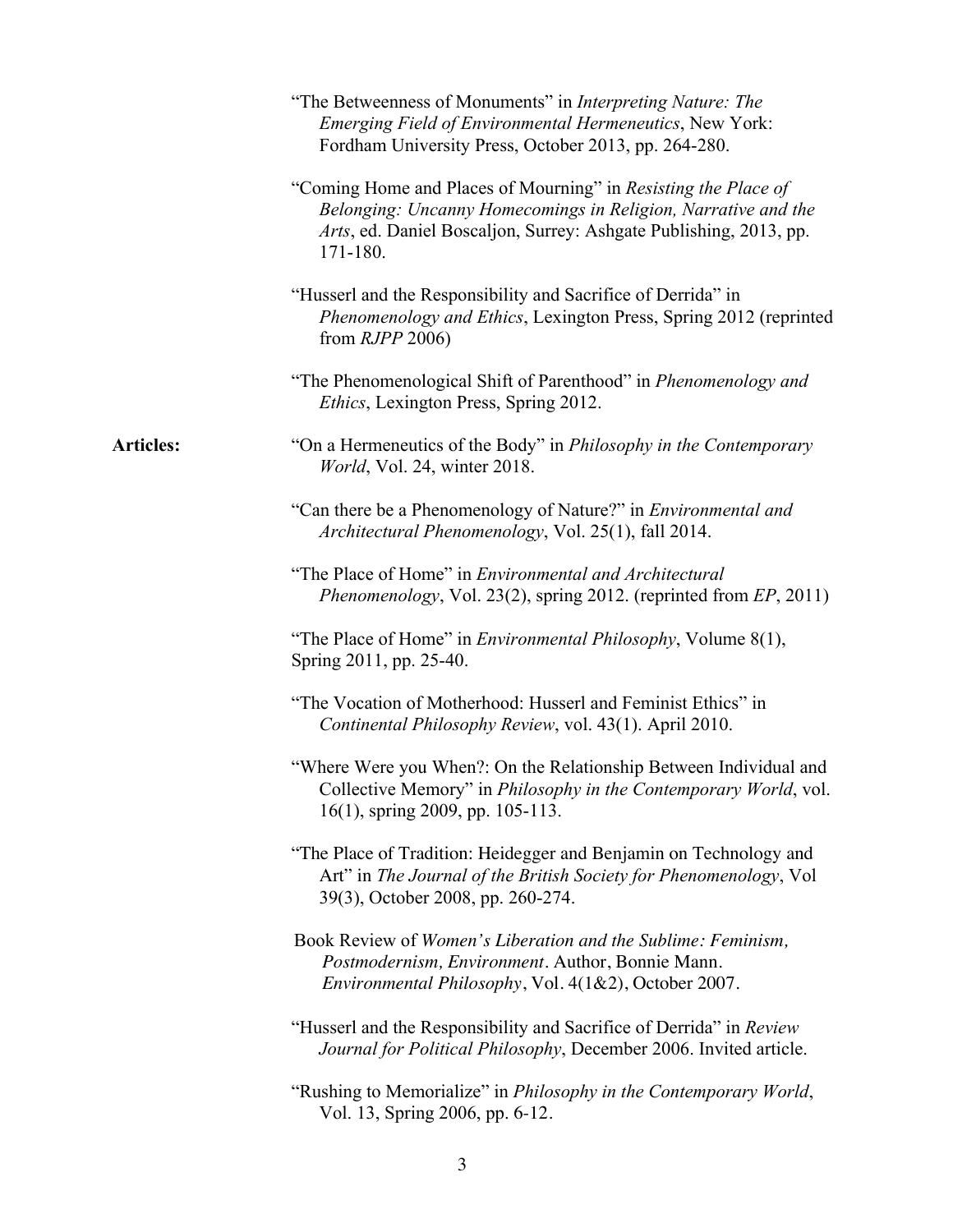|                                          | "Genetic Phenomenology and the Husserlian Account of Ethics,"<br>Philosophy Today, Volume 47(2), Summer 2003, 160-175.                                                               |
|------------------------------------------|--------------------------------------------------------------------------------------------------------------------------------------------------------------------------------------|
|                                          | "Dwelling with Monuments," Philosophy and Geography Volume 5(2),<br>July 2002, 235-242.                                                                                              |
|                                          | "The Non-Presence of the Living Present: Husserl's Time Manuscripts,"<br>The Southern Journal of Philosophy, Volume 38(2), June 2000, 221-<br>230.                                   |
| <b>WORK IN</b><br><b>PROGRESS:</b>       | Losing Places booklength project for Rowman & Littlefield,<br>International                                                                                                          |
| <b>FELLOWSHIPS</b><br><b>AND HONORS:</b> | University of West Georgia Faculty Research Grant. 2012-2013. \$1,000.                                                                                                               |
|                                          | University of West Georgia College of Arts and Sciences Excellence in<br>Teaching Award, 2009-2010.                                                                                  |
|                                          | University of West Georgia Faculty Research Grant. 2009-2010. \$1,060.                                                                                                               |
|                                          | University of West Georgia Faculty Research Grant. Summer 2002.<br>\$1,500.                                                                                                          |
|                                          | Deutsches Akademisches Austauschdienst Fellowship, appointment at<br>the Husserl Archives in Köln, Germany, Summer 98. Approximately<br>\$3,000.                                     |
|                                          | Boston College University Fellowship, 1996-97. Approximately<br>\$12,000.                                                                                                            |
|                                          | Doctoral Comprehensive Exams passed with Distinction, February, 1996                                                                                                                 |
|                                          | Fellow, Belgian American Educational Foundation, Inc., appointment at<br>the Husserl Archives in Leuven, Belgium, 1994-95. \$10,000.                                                 |
|                                          | Boston College Graduate Fellowship, 1992-97. Approximately \$9,000<br>per annum.                                                                                                     |
|                                          | Boston College Excellence in Teaching Award, 1994.                                                                                                                                   |
| <b>CONFERENCE</b><br><b>PAPERS:</b>      | "Loss of Place: Implications for a Hermeneutics of the Environment" at<br>International Association of Environmental Philosophy Annual<br>Conference, Pittsburgh, PA, November 2019. |
|                                          | "Phenomenology For the Environment" at University of Georgia<br>Climate Change Charette, September 2019.                                                                             |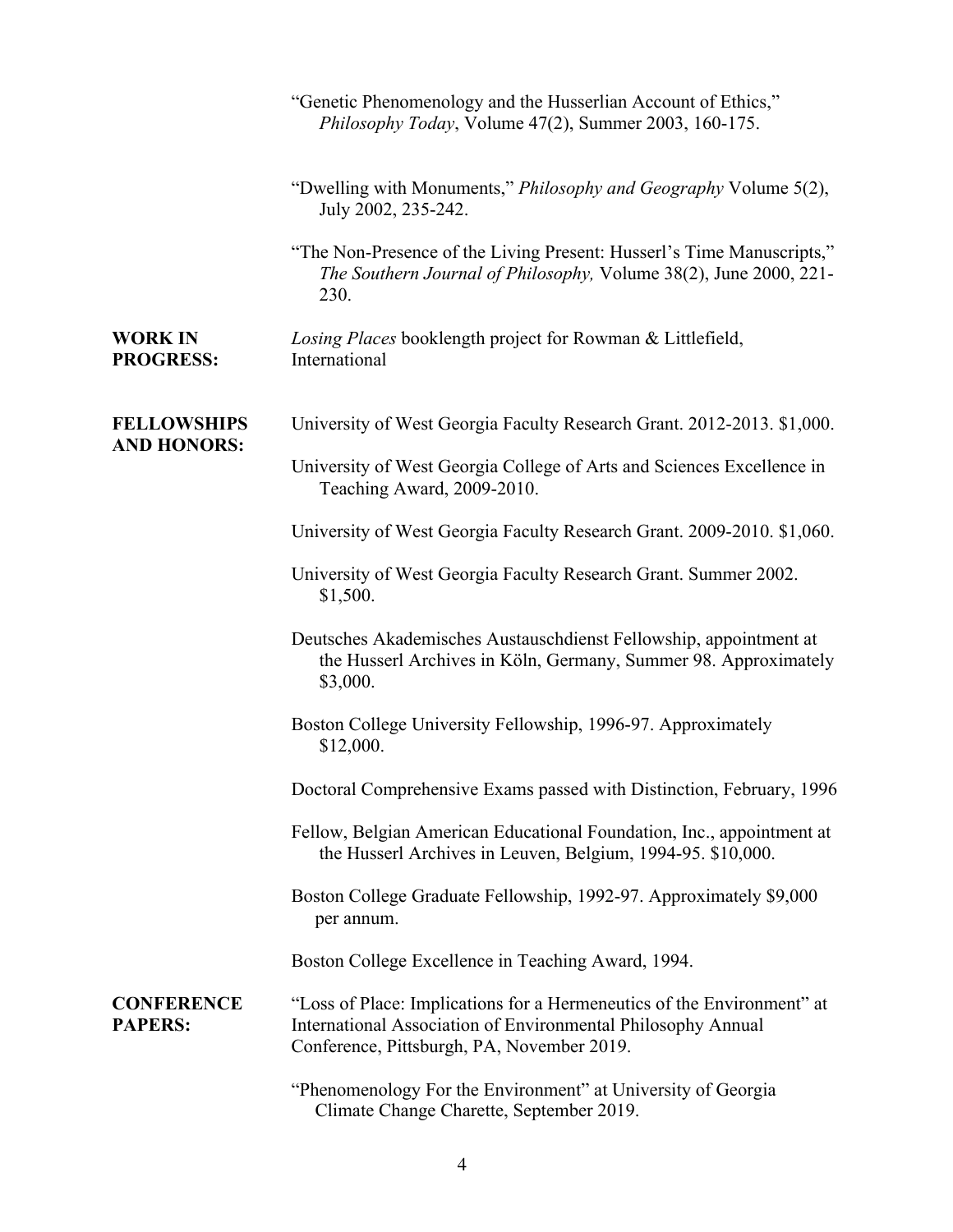- "Phenomenology and the Environment: Contributions in a Husserlian Vein" at the Richard Cobb-Stevens Memorial Conference, Boston College, Boston, MA, September 2019.
- "Cities Remade" at the Society for Philosophy in the Contemporary World Annual Conference, Portland, OR, July 2018.
- "The Place of Water" at the Society for Philosophy in the Contemporary World Annual Conference, Estes Park, CO, July 2017.
- "Lifeworld as Ground" at the Society for Philosophy in the Contemporary World Annual Conference, Western Carolina, July 2015.
- "On a Hermeneutics of the Body" at the Society for Philosophy in the Contemporary World Annual Conference, San Jose, CA, July 21, 2014
- "Mourning and Memory" at the Society for Philosophy in the Contemporary World Annual Conference, Estes Park, CO, July 23, 2013.
- "Phenomenological Feminist Care and the Built Environment" at the Society for Philosophy in the Contemporary World Annual Conference, Helen, GA, July 21, 2012.
- "Coming Home and the Act of Mourning" at the Religion, Literature, and the Arts Conference, Iowa City, IA, August 2011.
- "Pilgrimmages Home and Uncanny Memory" at Society for Philosophy in the Contemporary World Annual Conference, Corvallis, OR, July 2011.
- "The Betweenness of Monuments" for Environmental Hermeneutics online seminar, April 2011.
- "The Phenomenological Shift of Parenthood" at the Society for Philosophy in the Contemporary World Annual Conference, Corvallis, OR, July 2010.
- "The Place of Home" invited lecture at Hartwick College, November 2009.
- "The Place of Home" at the Society for Philosophy in the Contemporary World Annual Conference, Pine Lake, NY, July 2009.
- "Is Collective Memory Possible? A Husserlian Response to Ricoeur." At the Society for European Philosophy and Forum for European Philosophy Joint Conference, Dublin, Ireland, August 2008.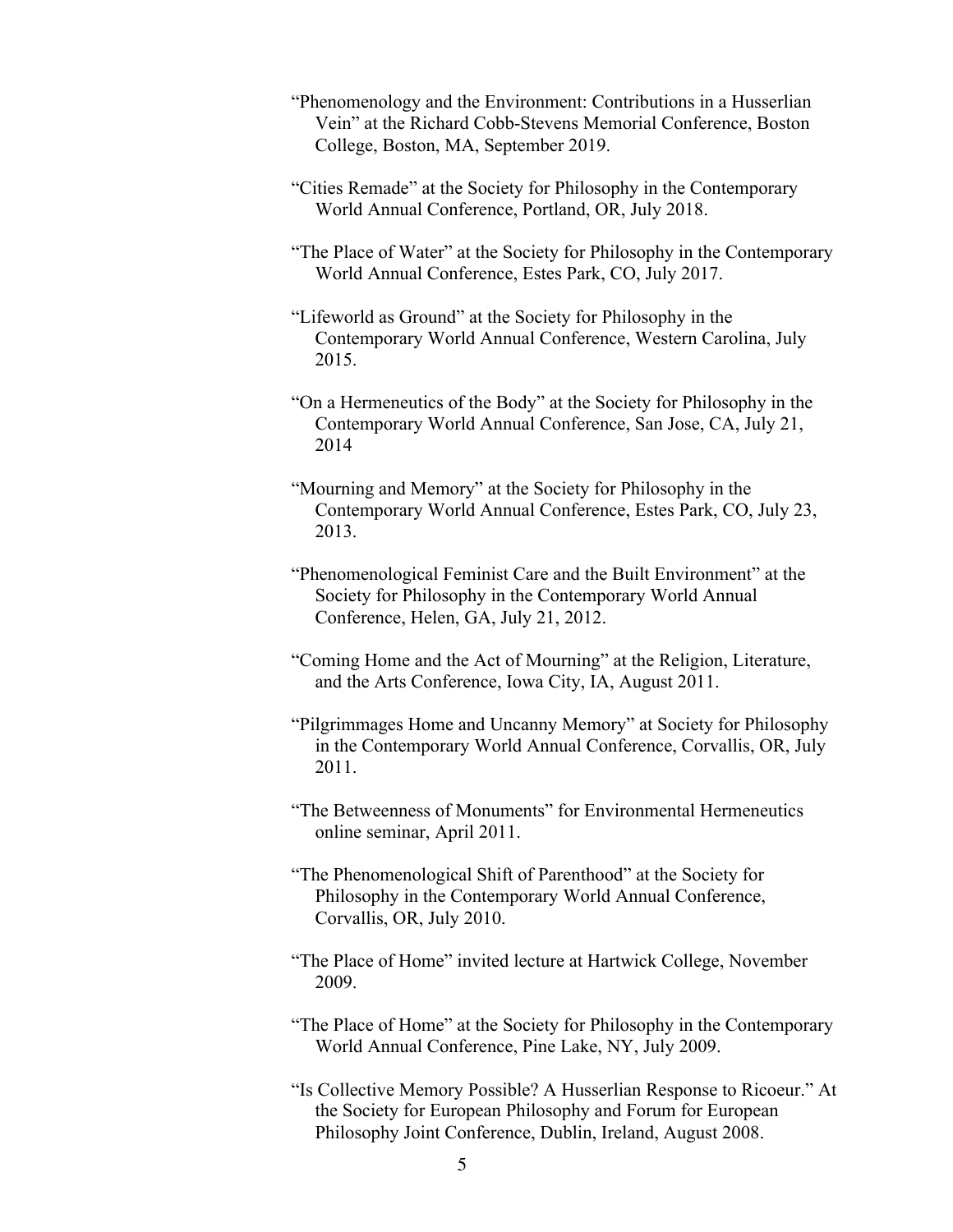- "Can Memory Be Intersubjective? A Husserlian Investigation" at the International Society for the Study of European Ideas, Helsinki, Finland, July 2008. Paper given in absentia.
- "Where Were You When…? On the Relationship Between Individual Memory and Collective Memory." Society for Philosophy in the Contemporary World Annual Conference, Estes Park, CO, July 6-12, 2008.
- "Virtual Memorials/Global Places?" Society for Philosophy in the Contemporary World Annual Conference, Morelia, Mexico, July 19- 24, 2007.
- "Motherhood as a Vocation: Husserl and Feminist Ethics," Annual Husserl Circle Meeting, Prague, The Czech Republic, April 23-28, 2007.
- "Place(s) of Memory and Tradition," Presentation to the University of West Georgia Faculty and Community as part of the Centennial Lecture Series. January 26, 2007.
- "Husserl and Kant: A Response," Society for Phenomenology and Existential Philosophy, Philadelphia, October 12-14, 2006.
- "Tradition in Crisis: Benjamin, Heidegger, Husserl and the Primacy of Place," Society for Philosophy in the Contemporary World Conference, North Carolina, July 22-27. 2006.
- "Rushing to Memorialize," International Association for Environmental Philosophy, Memphis, October 30-November 2, 2004.
- "The Place(s) of Monuments," Society for Philosophy in the Contemporary World Conference, North Carolina, July 15-18, 2004.
- "On Passive Synthesis in Husserl: A Response to John Hartmann," Mid-South Philosophy Conference, Memphis, February 20-21, 2004.
- "Intermedialities of Tradition and Collective Responsibility," International Association for Philosophy and Literature, Rotterdam, The Netherlands, June 3-8, 2002.
- "Place and Transference of Collective memory," Society for Philosophy and Geography, Towson, MD, April 26-28, 2002.
- "Tradition and Memory," Georgia Continental Philosophy Circle, Milledgeville, GA, March 18, 2002.
- "Dwelling with Monuments," Society for Philosophy and Geography,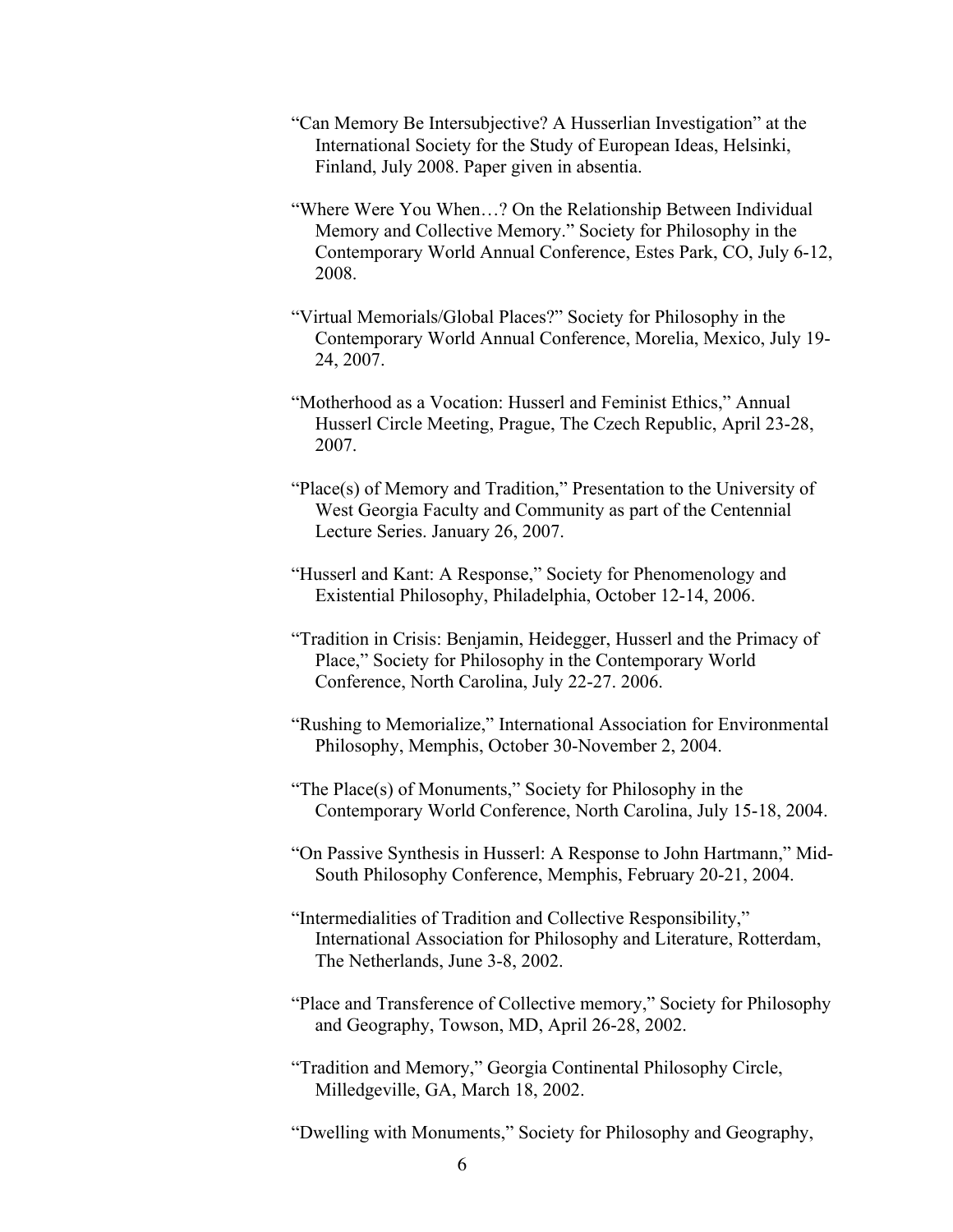Albuquerque, NM, April 6, 2000.

- "From Memory to Intersubjectivity or From Intersubjectivity to Memory?," Frontiers of Memory Conference, University of East London, London, England, September 18,1999.
- "The Tension between Self-Responsibility and Renewal and Critique in Husserlian Phenomenology," Mid-South Philosophy Conference, Memphis, TN, March 5, 1999.
- "Husserl's Time Manuscripts and Intersubjectivity," Society for Phenomenology and Existential Philosophy, Denver, Co, October 9, 1998.
- "Next? New Readings of the Old: Edmund Husserl as Genetic Phenomenologist Concerned with Ethics," University of Texas Graduate Conference, Austin, TX, March 21, 1997.
- "Levinas and French Existentialism," Romance Studies Conference of Boston College, Boston, MA, March 15, 1997.
- "Husserl's *Formal and Transcendental Logic* as Key to the Fifth *Cartesian Meditation,*" Continental Philosophy, Contemporary Research Conference, University of Essex, Colchester, England, February 25, 1995.
- "Truth and Being in Husserl's Sixth *Logical Investigation,*" Collegium Phaenomenologicum, Perugia, Italy, August, 1994.
- "Habermas as Phenomenologist," Graduate Student Conference, Syracuse, NY, March, 1993.

## **PROFESSIONAL SERVICE:**

- Selection Committee member for inaugural Arts and Humanities Mentor Award, Council on Undergraduate Research, Winter 2018.
	- At-Large Councilor, Council on Undergraduate Research, 2018-2021.
	- Invited External Program Reviewer for Philosophy and Religion Department at University of Central Arkansas, 2014-2015.
	- Executive Committee, Society for Philosophy in the Contemporary World, July 2014-present.
	- Book Review Editor for *Environmental Philosophy,* July 2011-present.
	- Director, Society for Philosophy in the Contemporary World, July 2010- July 2014.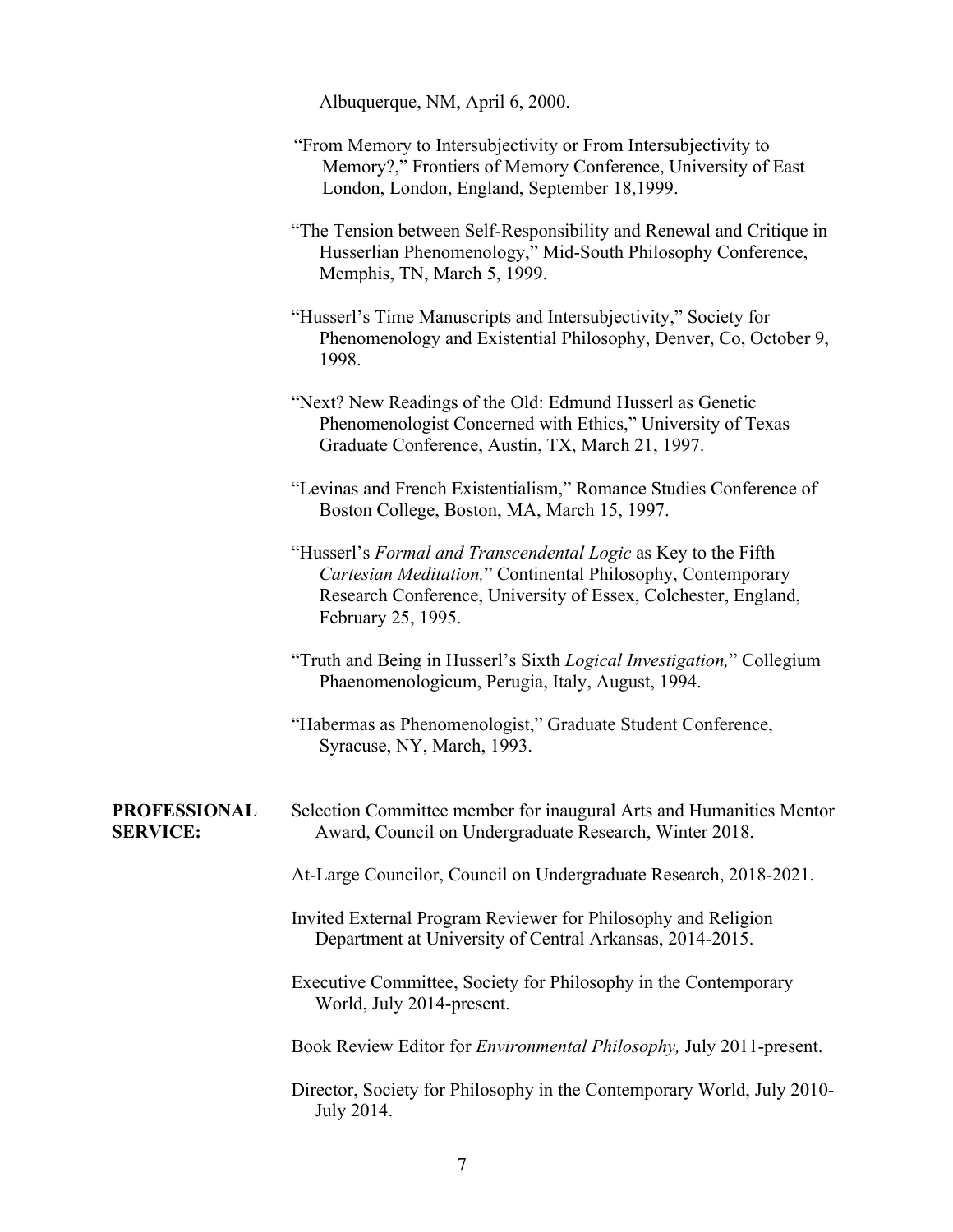- Executive Committee Member-at-Large, International Association for Environmental Philosophy, 2009-2012.
- AAUP West Georgia Chapter Executive Committee, At-Large Member, 2007-2008.
- Secretary, Society for Philosophy in the Contemporary World, threeyear term beginning August 2006, reelected July 2009.
- Conference Host for Society for Philosophy in the Contemporary World Conference, July 2006.
- Program co-chair for Society for Philosophy in the Contemporary World Conference, July 2006.
- Program co-chair for Society for Philosophy in the Contemporary World Conference, July 2005.
- Reviewer for Philosophy in the Contemporary World Journal, Fall 2005 present
- Reviewer for Choice Magazine, Spring 2002-present
- Reviewer for Rowman & Littlefield, International, Spring 2016-present

Reviewer for Springer Press, Spring 2014- present

Reviewer for Oxford University Press, Spring 2002-present

Reviewer for McGraw Hill Press, 2000-present

**TEACHING EXPERIENCE:** Professor, University of West Georgia, Phil 2100 *Introduction to Philosophy*, F98, S99, F99, S00, S01, S02, F02, S04, F04, S06, F06, S07, S08, F08, S09, F09, S10, F10, F11, S12, F12, F13, F14 Phil 2100H *Introduction to Philosophy, Honors*, F00, S03, S05, S11, S14 Phil 2110 *Critical Thinking*, F98, S00, F00, F01, S02 Phil 3100 *Ancient and Medieval Philosophy*, S99, S00, F01, S03 Phil 3160 *Philosophy in Literature and Film*, F99, F02, S06, S08, S10, S12, S14, S16, S18 Phil 4100 *Phenomenology,* S99, F00, F02, F04, F06, F08, F10, F12, F14, F16, F18 Phil 4150 *Existentialism*, S02, S04, S06, F07, F09, F11, F13, F15, F19 Phil 4220 *Hermeneutics*, S05, S07, S09, S11, F13, S15, S17 Phil 4240 *Philosophy of Love and Friendship*, F00, F04, S12, S15 Phil 4300 *Senior Seminar*, F06, F09, F12, F17 Phil 4385 *Feminist Theories,* F99, F10, S12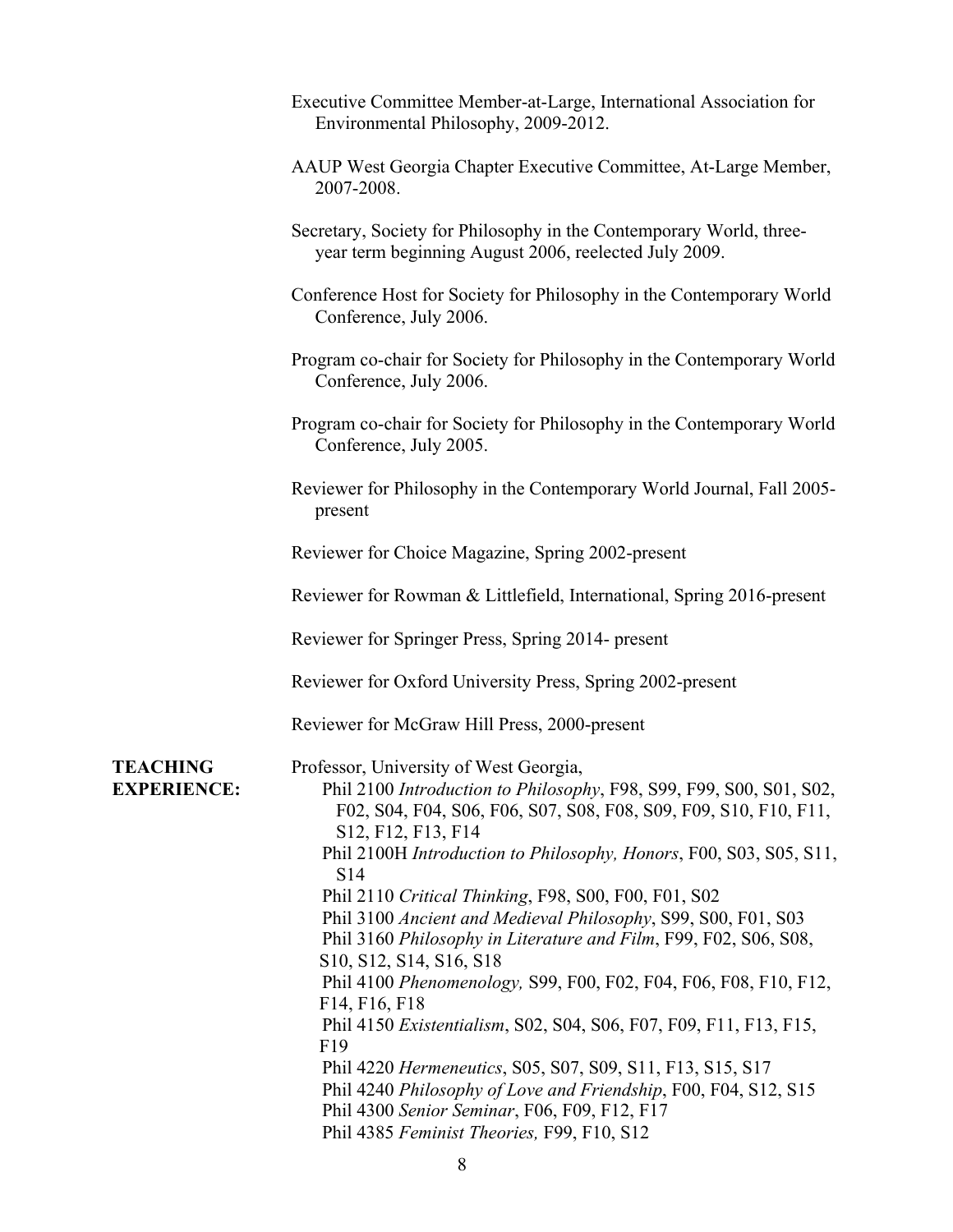|                                         | Xids 2002 WDYKA: Philosophies of Home, Honors, F16, F17<br>Xids 2100 Postmodernism, Su99, S01, S04, F07                                                                                                                         |
|-----------------------------------------|---------------------------------------------------------------------------------------------------------------------------------------------------------------------------------------------------------------------------------|
|                                         | Teaching Fellow, Boston College for <i>Philosophy of the Person</i> , 93-94,<br>95-96, 97-98. As an instructor in this core curriculum course, I had<br>full responsibility for the syllabus, books, all teaching, and grading. |
|                                         | Instructor, Brookline Adult and Community Education<br>Philosophy through Literature, summer 97, winter 98<br>Existentialism, fall 96, spring 97, fall 97<br>Introduction to Philosophy, winter 96, winter 97                   |
| <b>INSTITUTIONAL</b><br><b>SERVICE:</b> | University College Dean Search Committee, 2019-2020.                                                                                                                                                                            |
|                                         | Academic Affairs Search Committee for Director of First Year and<br>Academic Programs, 2017-2018.                                                                                                                               |
|                                         | University of West Georgia President's Task Force on Policies and<br>Procedures, 2014-present                                                                                                                                   |
|                                         | College of Social Sciences Dean Review Committee Chair, 2014-2015                                                                                                                                                               |
|                                         | University of West Georgia Provost's Advisory Committee, 2014-2015.                                                                                                                                                             |
|                                         | College of Arts and Humanities Faculty Advisory Committee, 2014-<br>2015.                                                                                                                                                       |
|                                         | University of West Georgia Grade Appeals Committee, 2013-2014.                                                                                                                                                                  |
|                                         | College of Arts and Humanities Promotion and Tenure Committee,<br>2012-2014.                                                                                                                                                    |
|                                         | College of Arts and Humanities Executive Committee, 2011-2013.                                                                                                                                                                  |
|                                         | Faculty Senate, 2009-2011.                                                                                                                                                                                                      |
|                                         | Senate Ad-Hoc Budget Committee, 2009-2010.                                                                                                                                                                                      |
|                                         | Senate Ad-Hoc Rules Committee, Co-Chair, Spring 2008, 2008-2009.                                                                                                                                                                |
|                                         | VPAA's Committee on Restructuring the College of Arts and Sciences.<br>Spring 2008.                                                                                                                                             |
|                                         | Area B-1 Assessment Ad-hoc Committee, 2006-2007.                                                                                                                                                                                |
|                                         | General University Matters Committee, University of West Georgia,<br>2006-2008                                                                                                                                                  |
|                                         | Philosophy Program Faculty Search Committee, 2003, 2004, 2005,                                                                                                                                                                  |